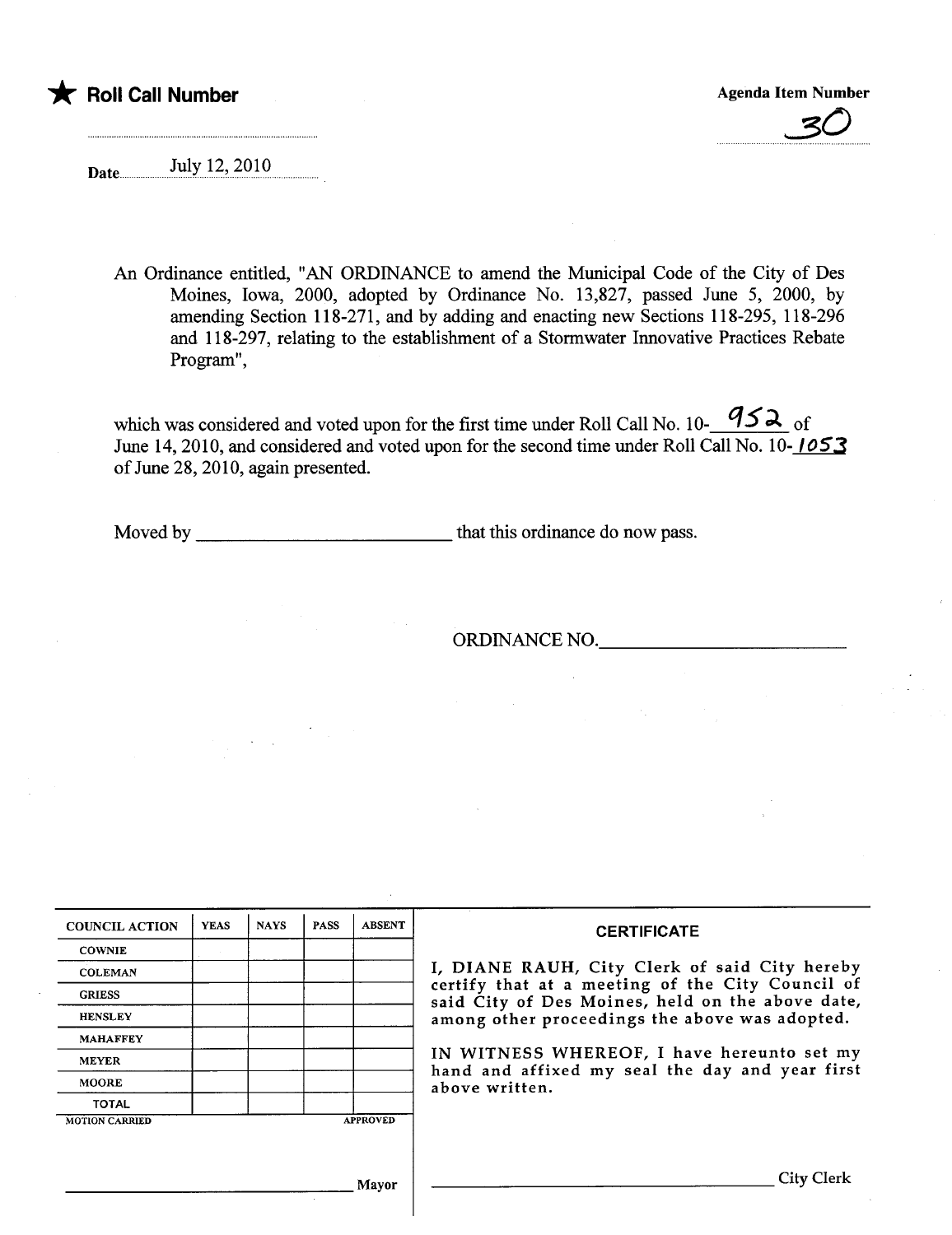

June 14, 2010 Date: Agenda Item No. 60  $[Roll Call]$ Roll Call No. Communication No. 10-330 William G. Stowe, Submitted by: **Assistant City** Manager-Public Works Director

# **AGENDA HEADING:**

Approving Amendments to Chapter 118 of the Municipal Code regarding the establishment of a Storm Water Innovative Practices Rebate Program.

# **SYNOPSIS:**

Recommend Council approval of amendments to Chapter 118 of the Municipal Code regarding the Storm Water Management Utility. These amendments of the Municipal Code establish a Storm Water Innovative Practices Rebate Program for customers of the Storm Water Management Utility of the City of Des Moines. Qualifying practices must be installed after July 1, 2010 and completed no later December 31, 2014.

### **FISCAL IMPACT:**

Amount: The City will provide a rebate to property owners at rate of \$1 per square foot of the surface area of installed green roof or porous pavement, with a maximum rebate dependant on the Equivalent Residential Unit (ERU) rate of the qualifying property of \$10,000 for properties with 5.1 or more Equivalent Residential Units. The program would be capped at \$250,000 per Fiscal Year.

Funding Source: 2010-2011 Operating Budget, Storm Water Utility Operations, Storm Water Utility Management, EN301, PWK077001, page 271.

# ADDITIONAL INFORMATION:

The Environmental Protection Agency and the Iowa Department of Natural Resources have mandated that municipalities encourage the use of innovative storm water management practices as an alternative to practices that promote quick release of storm water runoff. The goals of this program are to create a cost effective and sustainable incentive for the construction of innovative storm water practices within a city, to increase public awareness of the need to control storm water runoff and to educate the public about sustainable practices to control storm water runoff.

The Storm Water Innovative Practices Rebate Program will provide a rebate to property owners that have installed qualifying practices with plans designed by a professional engineer and approved by the City Engineer. Qualifying practices include a green roof or permeable pavement.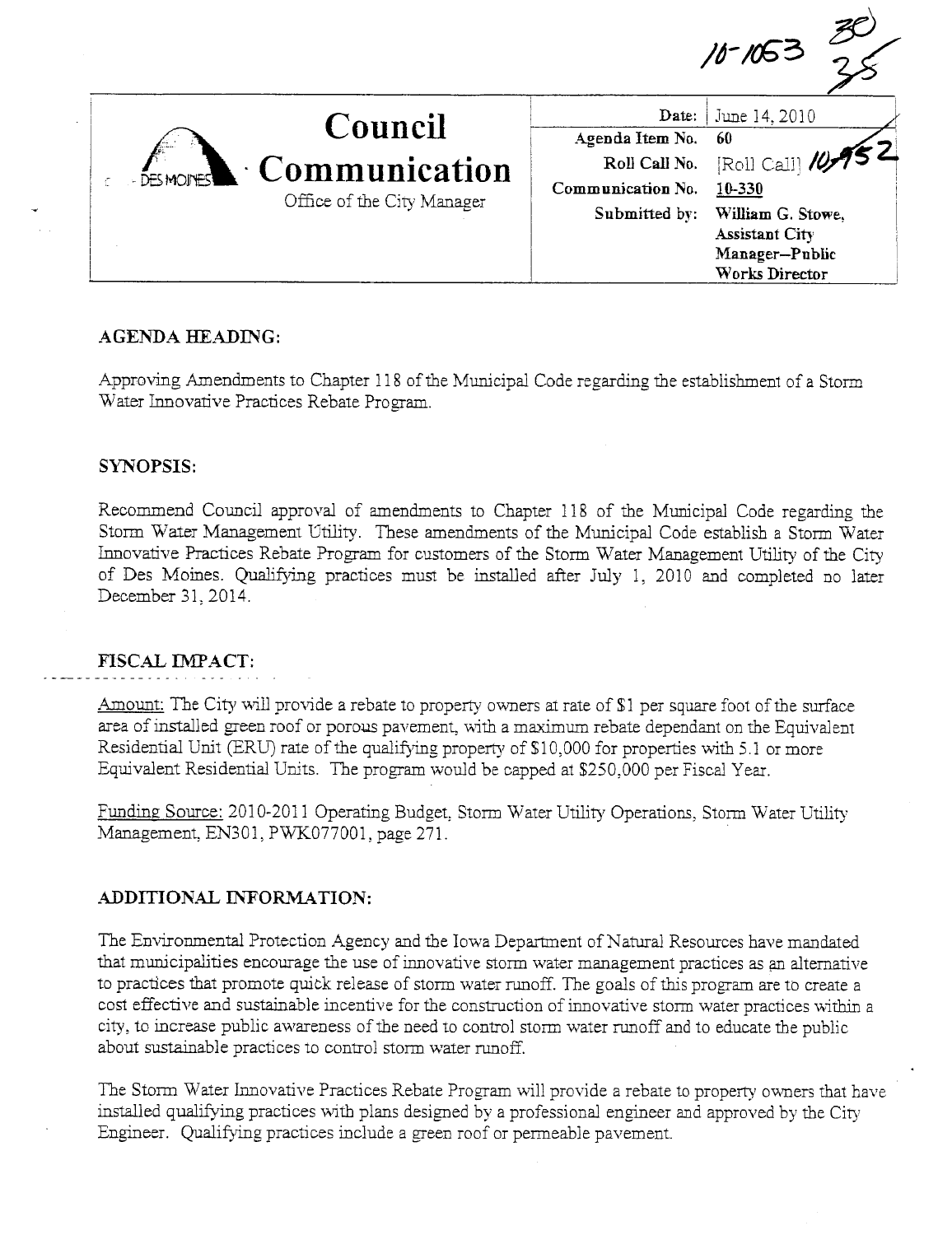Council Communication No. 10-330 Page 2 of  $3$ 

With this program the City will make a Storm Water Innovative Practices Rebate reimbursement to the property owners who meet the requirements of the program, as listed below. The rebate will be by direct payment of the qualifying rebate amount to the property owner. Program requirements include:

- (1) Green roof. A green roof designed by a professional engineer, said design has been approved by the City Engineer, installed on a structure that is a qualifying practice and is eligible to apply for a one-time rebate of \$1.00 per square foot of the area of the installed green roof. All applicable building and other permits are required, and the green roof as-builts must be certified by a professional engineer in order to be eligible for the program.
- (2) Permeable Pavement. A driveway, patio, walkway or parking lot using a permeable pavement material designed by a professional engineer, said design has been approved by the City Engineer and is a qualifying practice which is eligible to apply for a one-time rebate of \$1.00 per square foot of the area of the installed permeable pavement. All applicable building and other permits are required and the permeable pavement as-builts must be certified by a professional engineer in order to be eligible for the program.
- (3) The Storm Water Inovative Practices Rebate Program amount shal not exceed \$10,000 per property for qualifying properties of a qualifying practice or a combination of qualifying practices. The maximum rebate amount shall be based on the ERU rate charged to a property based upon the impervious area of the lot or parcel where qualifying practices have been installed, as reflected in the following table:

|              | ERU of the Property - Maximum Rebate Amo |
|--------------|------------------------------------------|
| 0.5 to 1     | \$1,000                                  |
| $1.1$ to $2$ | \$2,000                                  |
| $2.1$ to $3$ | \$4,000                                  |
| $3.1$ to 4   | \$6,000                                  |
| $4.1$ to 5   | \$8,000                                  |
| 5.1 or more  | \$10,000                                 |

A property which has received the maximum rebate amount is not eligible for additional rebates under this program, regardless of a change in ownership or use, until at least 20 years have passed since the date of issuance of the prior rebate.

- (4) The quaifying practice must have been instaled afer July 1, 2010 and intalation completed by no later than December 31,2014.
- (5) A completed storm water innovative practices rebate program application form and supporting documentation must be submitted to the Department of Public Works by no later than June 30, 2015, in order to be eligible for the rebate.
- (6) The account for the storm water management fee charges on the property must be curent at the time of application.
- (7) The amount of fuding for ths program will be capped on an anua basis by the City CounciL. The annual funding amount established by the City Council for Fiscal Year 2010-11 shall remain as the annual cap amount until a different amount is established by the City Council. To the extent that program fuds are available, rebates shall be provided to quaified applicants in the order in which completed applications are received.
- $(8)$  The City Manager shall make all procedural and administrative determinations necessary to implement this program as to not conflict with the provisions and intent of this division.

# PREVIOUS COUNCIL ACTION(S): NONE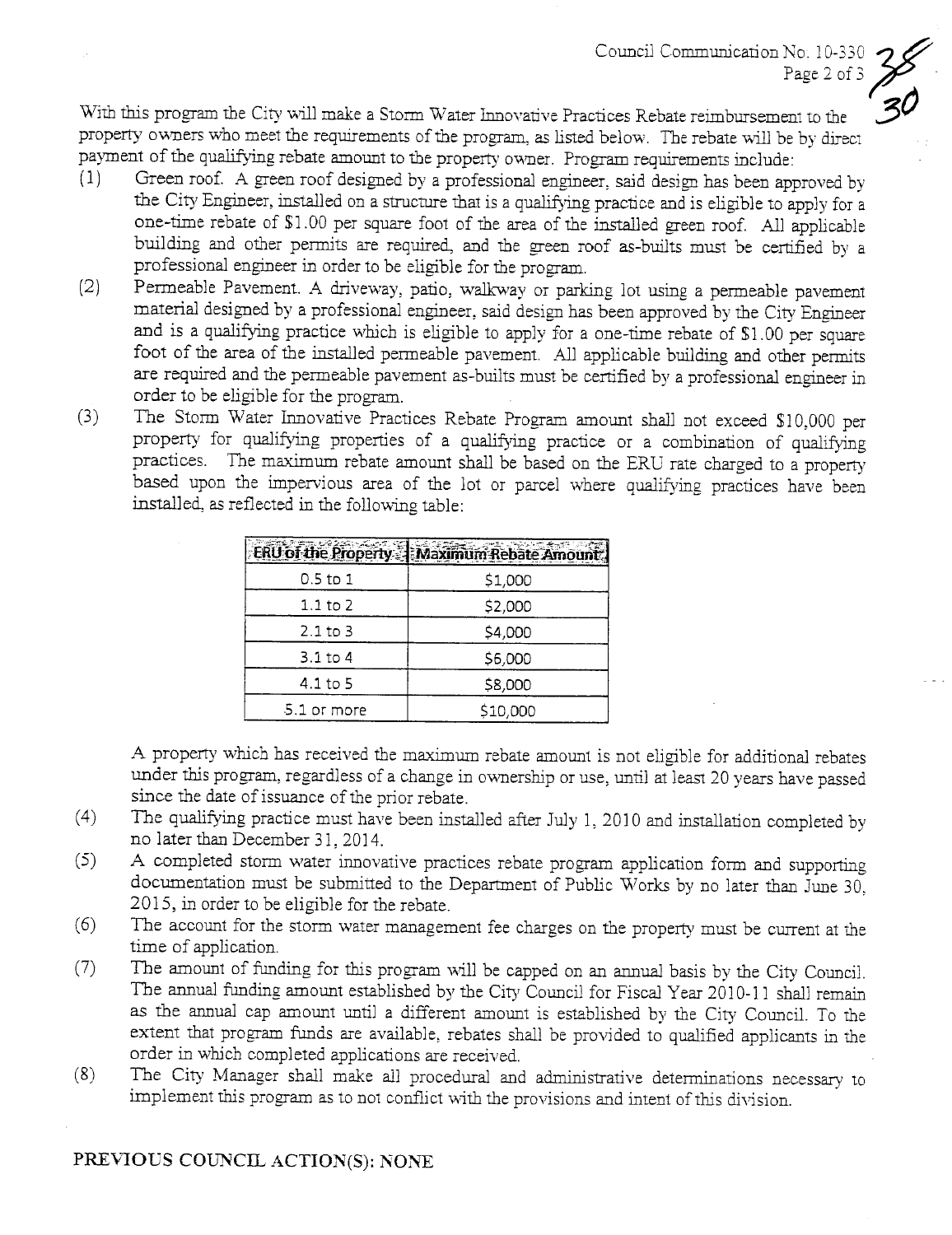# BOARD/COMMISSION ACTION(S): NONE

. . . . . . . . .

#### ANTICIPATED ACTIONS AND FUTURE COMMITMENTS:

Staff review and report to Council on the program effectiveness after June 30, 2015, to determine the ongomg need for the program.

For more information on this and other agenda items, please call the City Clerk's Office at 515-283-4209 or visit the Clerk's Office on the second floor of City Hall, 400 Robert D, Ray Drive. Council agendas are available to the public at the City Clerk's Office on Thursday afternoon preceding Monday's Council meeting. Citizens can also request to receive meeting notices and agendas by email by calling the Clerk's Office or sending their request via email to cityclerk@dmgov.org.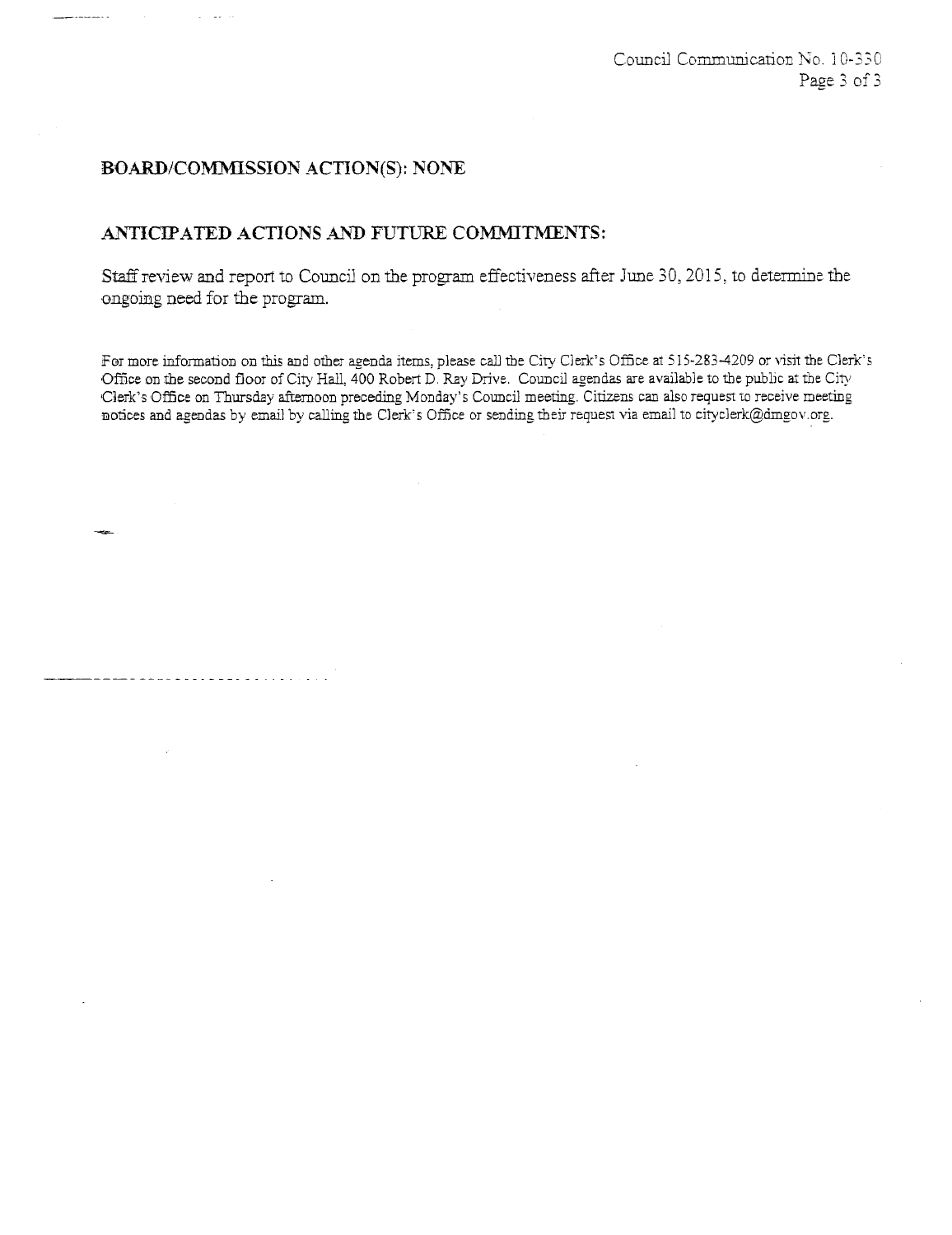. ¥3Ò ORDINANCE NO.



10-1053 10-952

Be It Ordained by the City Council of the City of Des Moines, Iowa:

Section 1. That the Municipal Code of the City of Des Moines,

Iowa, 2000, adopted by Ordinance No. 13,827, passed June 5, 2000,

is hereby amended by amending Section 118-271, and by adding and

enacting new Sections 118-295, 118-296 and 118-297, relating to the

establishment of a Stormwater Innovative Practices Rebate Program,

as follows:

#### See. 118-271. Definitions.

The following words, terms and phrases, when used in this division, shall have the meanings ascribed to them in this section, except where the context clearly indicates a different meaning:

---------------

Green roof means a roof surface that is completely, or primarily, composed of veqetation and a growinq medium over a water storaqe layer and waterproofinq membrane/surface that encouraqes water quality treatment and volume reduction throuqh the evapotranspiration of accumulated runoff. ----------------

Permeable Pavement means a permeable paved area that encourages water quality treatment and runoff volume reduction throuqh the movement of water throuqh the surface to an underlyinq stone reservoir that temporarily stores surface runoff before infiltratinq into the subsoil, such as porous asphalt, pervious concrete, or permeable interlockinq concrete pavers.

#### See. 118-295. Establishment of Stormwater Innovative Practices Rebate Program.

(a) The city council finds, determines, and declares it to be conducive to the health, welfare, safety and convenience of the city and its residents, and in compliance with the requirements of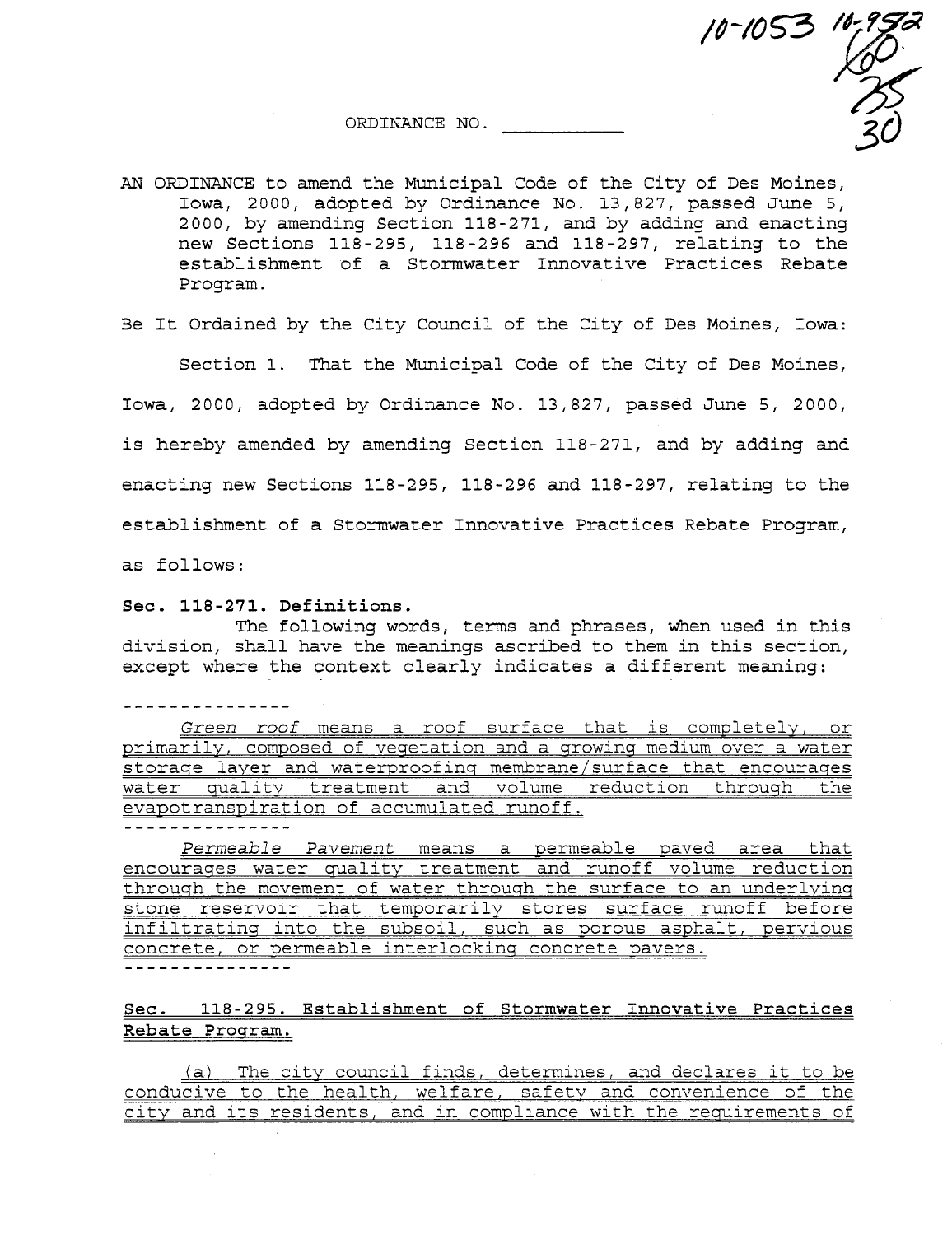500

section 118-273, that a rebate program be established to reimburse contributors for qualifyinq innovative stormwater management practices, as described in section 118-296, which help to enhance the water quality of stormwater runoff and to decrease the amount of storrwater runoff that enters the stormwater sewer system. The Environmental Protection Agency and Iowa Department of Natural Resources have mandated that municipalities encouraqe the use of innovative stormwater manaqement practices as an alternative to practices that promote quick release of stormwater runoff. The goals of this proqram are to create a cost effective and sustainable incentive for the construction of innovative stormwater practices within the city, to increase public awareness of the need to control stormwater runoff and to educate the public about sustainable practices to control stormwater runoff. The city has allocated from the stormwater sewer user fee revenues a sum sufficient to provide a rebate, as described in section 118-296, to contributors who elect to make qualifyinq improvements to their property within the corporate boundaries of Des Moines as described in section 118-296. The amount of the stormwater innovative practices rebate program rebate shall be as described in section  $118 - 296$ .

(b) The Public Works Director shall make a stormwater innovative practices rebate provided in this division to contributors who meet the requirements of this division.

(c) The city shall have the riqht to suspend or terminate this proqram if the city council determines that continuation of such program is likely to have an adverse effect on sewer service collections so that the applicable bond rate covenants will not be met.

#### Sec. 118-296. Qualifyinq practices and method of makinq rebate payments.

(a) Green roof. A qreen roof designed by a professional enqineer, which design has been approved by the city engineer, installed on a structure is a qualifyinq practice which is eligible to apply for a one-time rebate of \$1.00 per square foot of the area of the installed qreen roof. All applicable building and other permits are required and the qreen roof as-builts must be certified by a professional engineer in order to be eliqible for the program. (b) Permeable Pavement. A driveway, patio, walkway, or parkinq lot usinq a permeable pavement material desiqned by a professional enqineer, which desiqn has been approved by the city enqineer, is a qualifyinq practice which is eliqible to apply for a one-time rebate of \$1.00 per square foot of the area of the installed permeable pavement. All applicable buildinq and other permits are required and the permeable pavement as-builts must be certified by a professional enqineer in order to be eliqible for the proqram.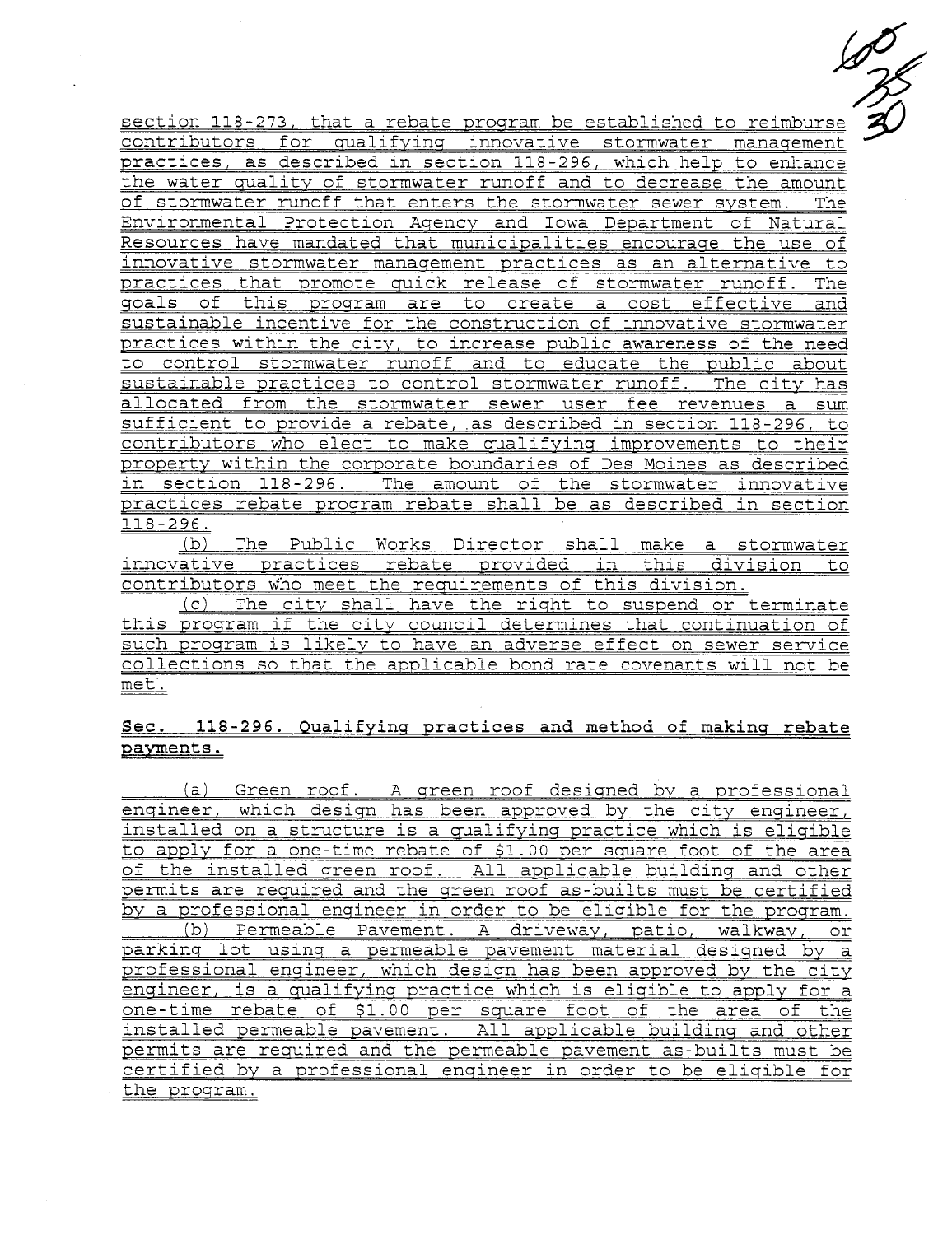$27/20$ 30

(c) The stormwater innovative practices rebate proqram rebate amount shall not exceed \$10,000.00 per property for qualifying properties for a qualifyinq practice or a combination of qualifyinq practices. The maximum rebate amount shall be based on the ERU rate charqed to a property based upon the impervious area of the lot or parcel where qualifyinq practices have been installed, as reflected in the following table:

| <b><u>hual of the Property</u></b> | , and with $\mathbb{Q}$ , $\mathbb{Q}$ , and $\mathbb{Q}$ , $\mathbb{Q}$ , $\mathbb{Q}$ , $\mathbb{Q}$ |
|------------------------------------|--------------------------------------------------------------------------------------------------------|
| <u>0.5 to 1</u>                    | \$1,000                                                                                                |
| 1 to 2                             | <u>\$2,000</u>                                                                                         |
| 2.1 to 3                           | \$4,000                                                                                                |
| 3.1 to                             | \$6,000                                                                                                |
| to 5                               | \$8,000                                                                                                |
| Or<br>more                         | \$10,000                                                                                               |

A property which has received the maximum rebate amount is not eliqible for additional rebates under this proqram, reqardless of a chanqe in ownership or use, until at least 20 years have passed since the date of issuance of the prior rebate.

(d) The qualifyinq practice must have been installed after July 1, 2010 and installation completed by no later than December 31, 2014.

(e) A completed stormwater innovative practices rebate proqram application form and supportinq documentation must be submitted to the department of public works by no later than June 30, 2015 in order to be eliqible for the rebate.

(f) The account for the stormwater manaqement fee charqes on the property must be current as to the payments at the time of application.

(q) The amount of fundinq for this proqram will be capped on an annual basis by the city council. The annual funding amount established by the city council for fiscal year 10-11 shall remain as the annual cap amount until a different amount is established by the city council. To the extent that proqram funds are available, rebates shall be provided to qualified applicants in the order in which completed applications are received.

(h) The city manager shall make all procedural and administrative determinations necessary to implement this program not in conflict with the provisions and intent of this division.

#### Sec. 118-297. False statement, claim or application.

Any person makinq a false statement, claim or application for the purpose of obtaininq the rebate provided for in this division for any two or more persons who conspire and confederate toqether to make such false statement, claim or affidavit or to assist